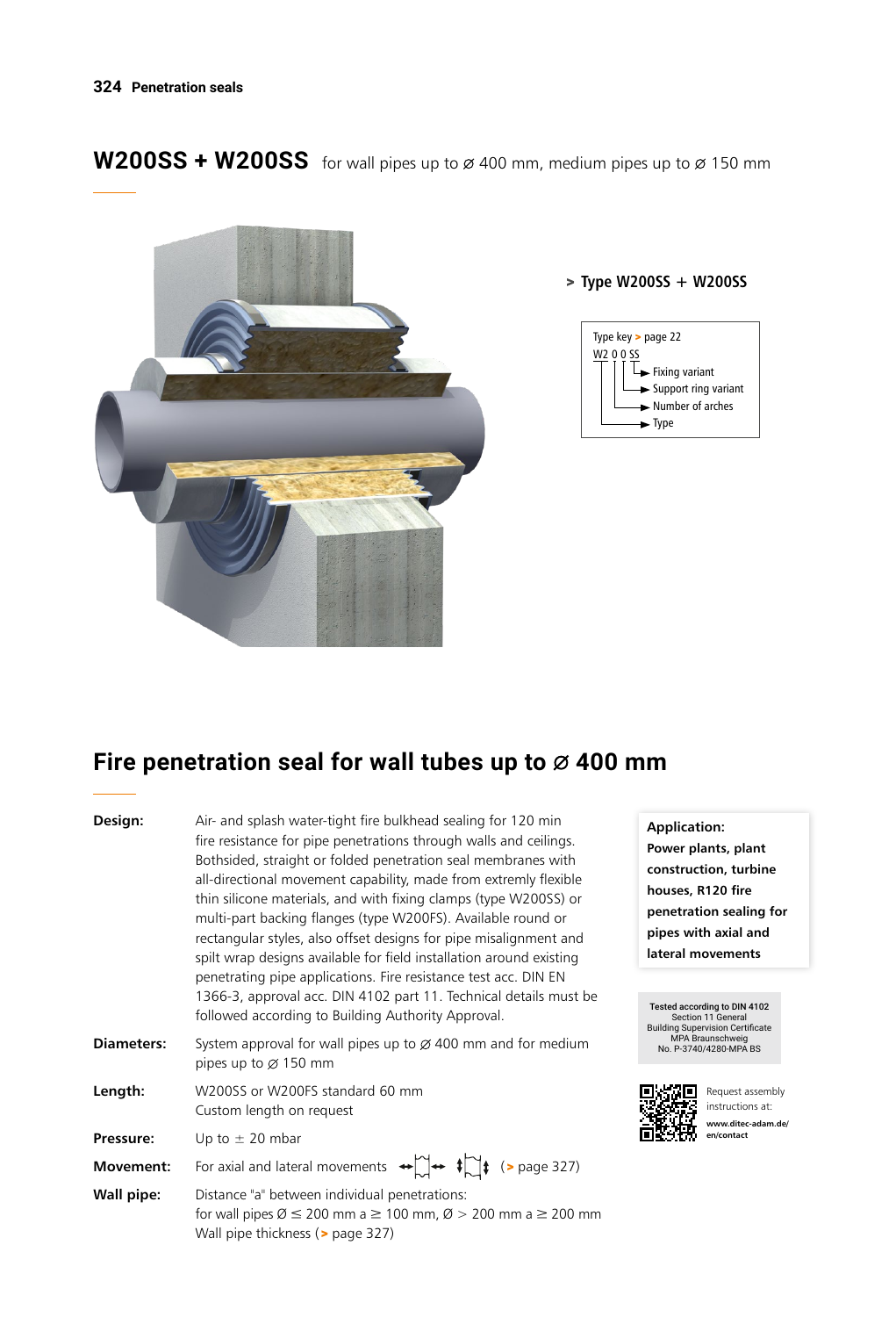# diteo

| <b>Medium pipe</b>             | Mineral wool insulation (materials class A1, melting point $> 1000^{\circ}$ C)                                                                                                                                                                                                                                                                                                                      |
|--------------------------------|-----------------------------------------------------------------------------------------------------------------------------------------------------------------------------------------------------------------------------------------------------------------------------------------------------------------------------------------------------------------------------------------------------|
| insulation:                    | The surface of this insulating material should be shielded with galvanised or stainless steel<br>sheet with a thickness of min. 0.8 mm<br>Length and thickness (> page 327)                                                                                                                                                                                                                         |
| <b>Ring gap:</b>               | Distance between wall and medium pipe or medium pipe insulation from 10 mm to 100 mm<br>Ring gap stuffing with mineral wool (materials class A1, melting point $> 1000^{\circ}$ C)<br>Stuffing density $\geq$ 120 kg/m <sup>3</sup> (usually supplied by others)<br>Ring gap insulation of ceiling penetrations must be secured against slippage using several<br>brackets around the circumference |
| Pipe hanger:                   | Distance of next pipe hanger to wall / ceiling: 400 mm for $\leq \emptyset$ 150 mm and<br>1,400 mm for $>$ $\varnothing$ 150 mm medium pipe diameter                                                                                                                                                                                                                                                |
| <b>Wall/ceiling thickness:</b> | Min. 240 mm concrete, reinforced concrete or gas concrete                                                                                                                                                                                                                                                                                                                                           |

## **Bellows elastomers**

| <b>Elastomers</b>     |                    |                                                               |  |  |
|-----------------------|--------------------|---------------------------------------------------------------|--|--|
| up to $200^{\circ}$ C | Silicone O         | Air, water, saltwater atmosphere Special compound             |  |  |
|                       | Silicone (special) | Special compound with certifications for nuclear applications |  |  |

## **Clamps**

| Design:           | Screw thread belt or small clamps                                            |                                             |                                           |  |
|-------------------|------------------------------------------------------------------------------|---------------------------------------------|-------------------------------------------|--|
| Width:            | Screw thread belt:<br>Small clamp:                                           | 1/2<br>depending on $\varnothing$ : 9-12 mm |                                           |  |
| <b>Materials:</b> | Screw thread belt with threaded screw lug:<br>Small clamp, belt and housing: |                                             | 1.4310<br>1.4016 (Screw steel galvanised) |  |

# **Backing flanges**

| Design:              | Multi-part clamping flange with clearance holes |  |  |  |
|----------------------|-------------------------------------------------|--|--|--|
| <b>Flange norms:</b> | According to specification                      |  |  |  |
| Materials:           | Carbon steel, stainless steel                   |  |  |  |
| <b>Coating:</b>      | Primed, hot-dip galvanised, special paint       |  |  |  |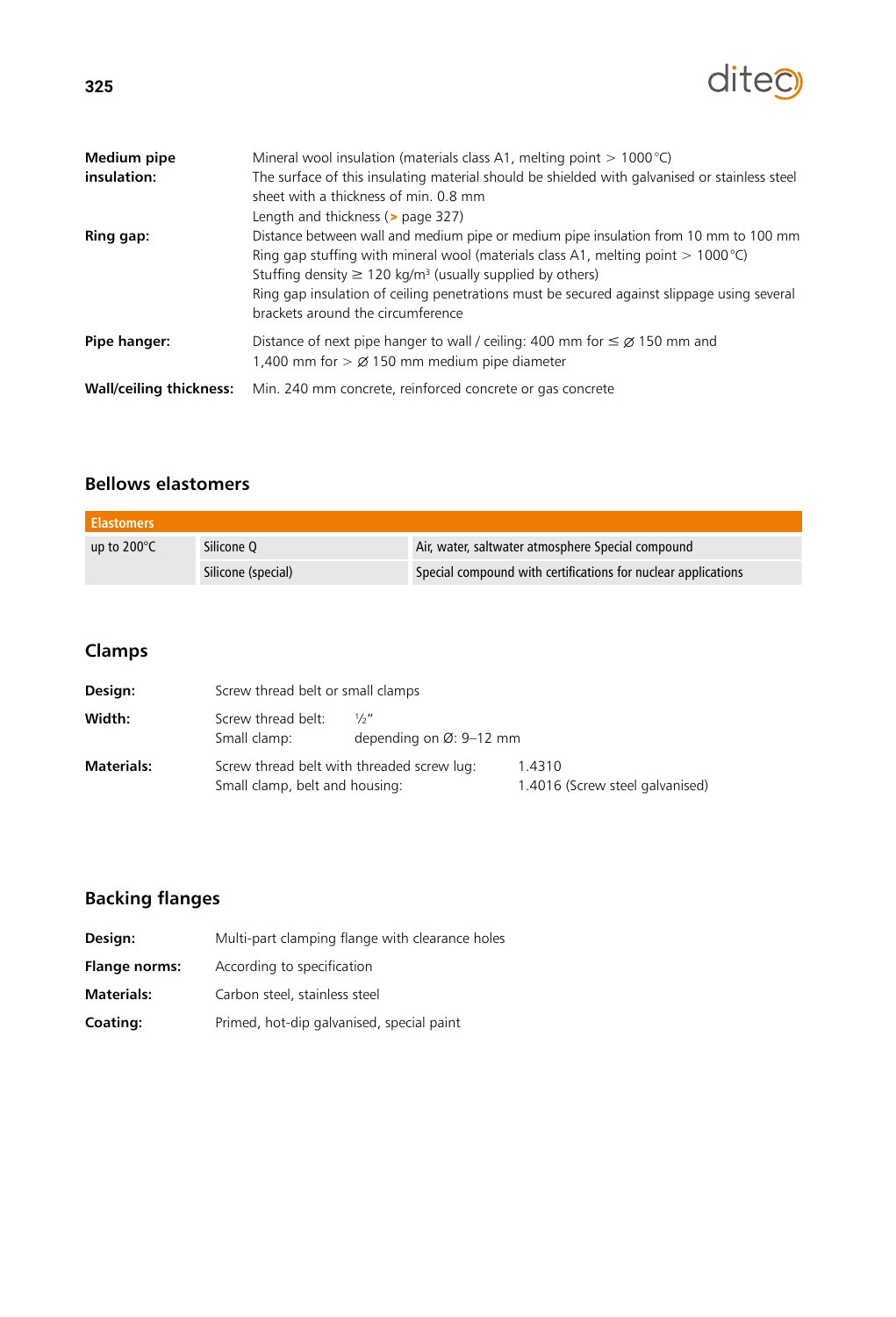#### **326 Penetration seals**

**Cross section W200SS + W200SS**



**Cross section W200FS + W200FS**





Flexible air-tight fire penetration seal of type W200SS + W200SS in a nuclear power plant